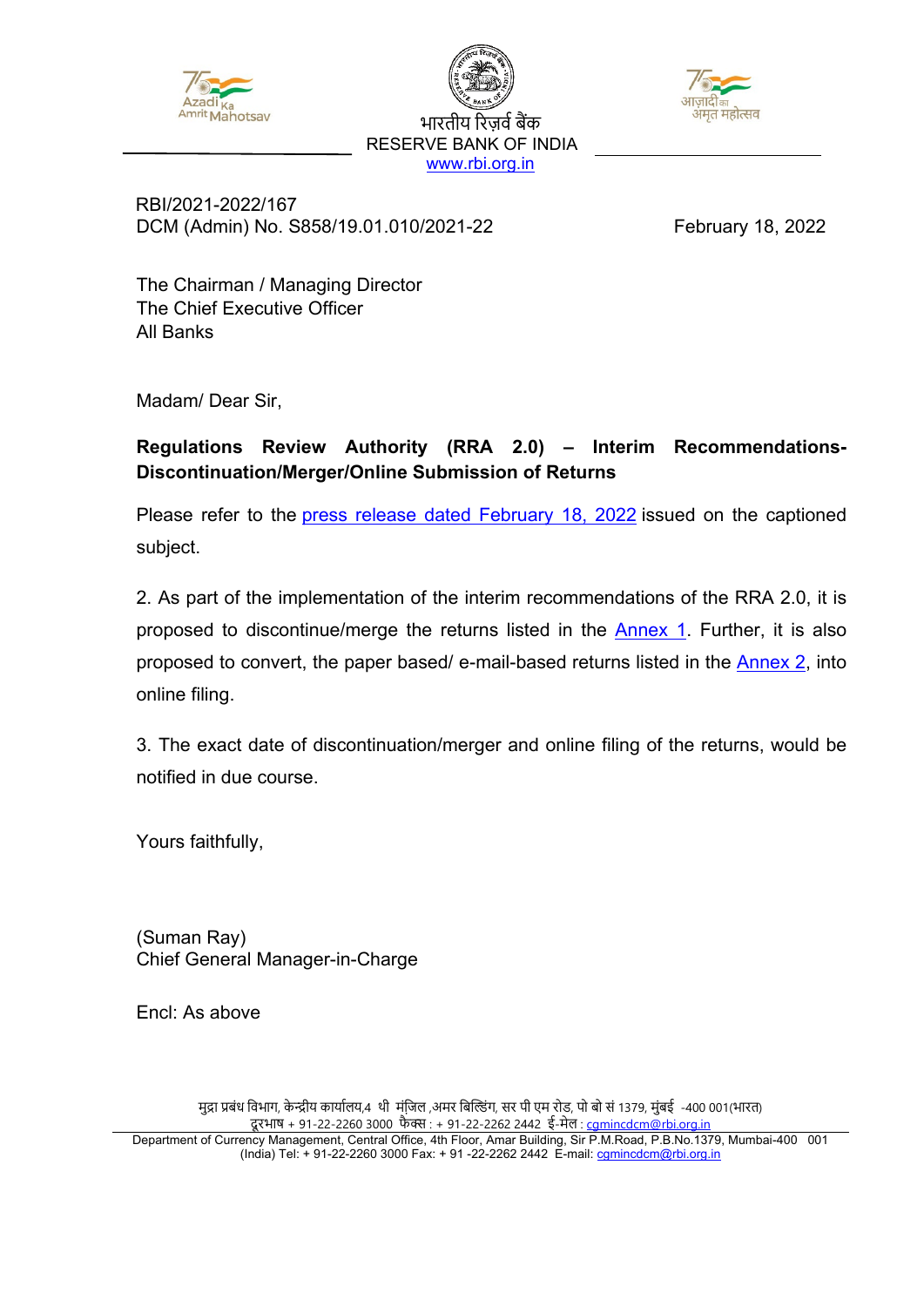| List of Returns to be Discontinued/ Merged |  |  |
|--------------------------------------------|--|--|
|--------------------------------------------|--|--|

<span id="page-1-0"></span>

| S.  | <b>Return Name</b>        | <b>Return Description</b>                                                                                                                                                                                                                                                                |  |
|-----|---------------------------|------------------------------------------------------------------------------------------------------------------------------------------------------------------------------------------------------------------------------------------------------------------------------------------|--|
| No. |                           |                                                                                                                                                                                                                                                                                          |  |
| 1   | Statement of chest slips  | Slips received from currency chests<br>indicate deposits and withdrawals of<br>cash from currency chests on day-to-day<br>basis. This helps to arrive at the daily<br>closing balance of currency chests.                                                                                |  |
| 2   | Statement of link offices | These are received by Issue Department<br>from link offices of banks concerned and<br>show currency transfer position of banks.<br>current account of the<br>banks<br>The<br>concerned are deleted and credited<br>based on these statements. (Submitted<br>online through ICCOMS daily) |  |